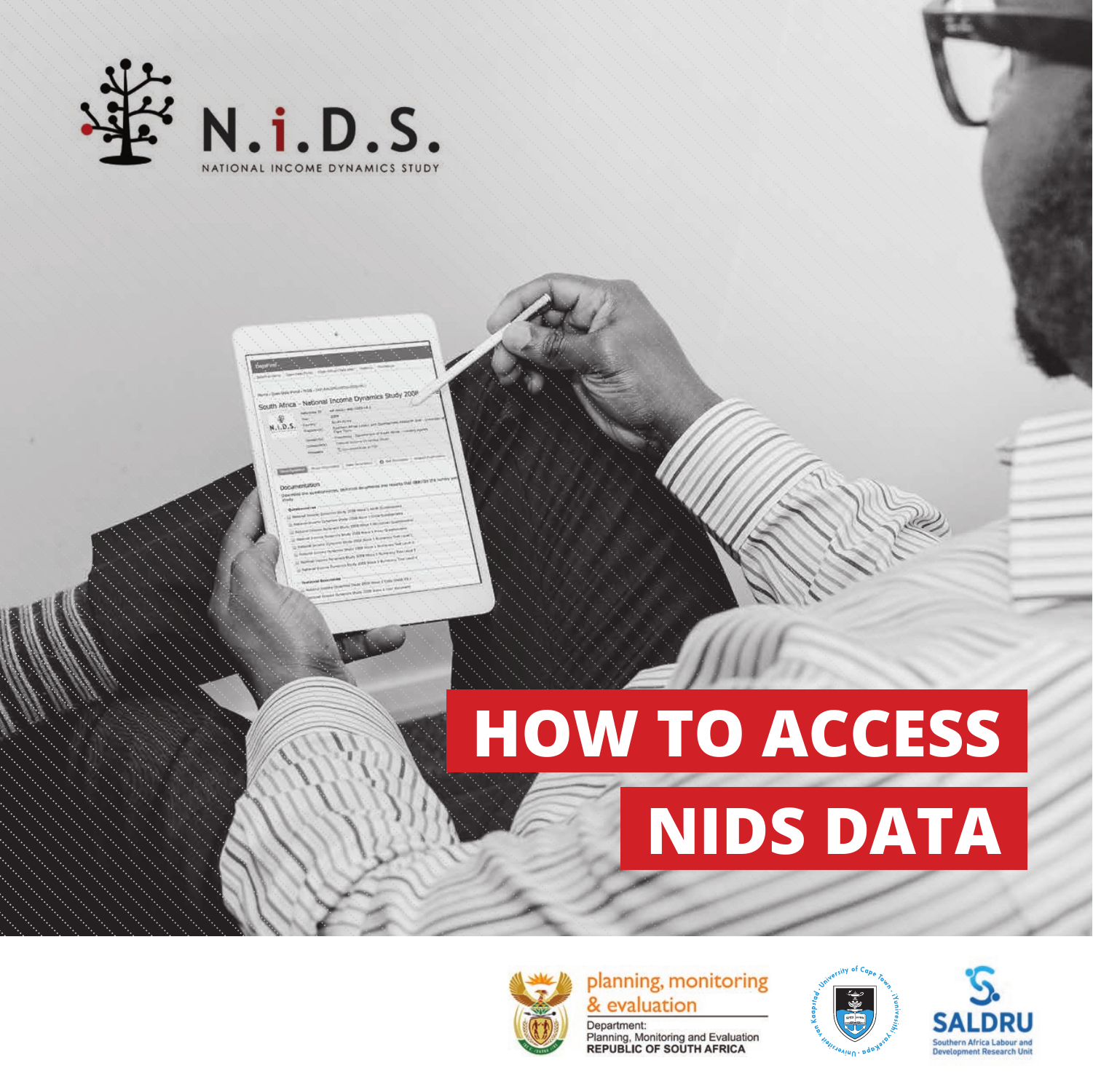## **WHAT NIDS IS**

NIDS is a panel (longitudinal) study which began in 2008 with a **nationally representative sample of approx. 28 000 individuals** in 7 300 households throughout South Africa.

The survey continues to be repeated every 2 to 3 years with these **same individuals and those who they live with at the time.**

> Each round of data collection is referred to as a "wave".

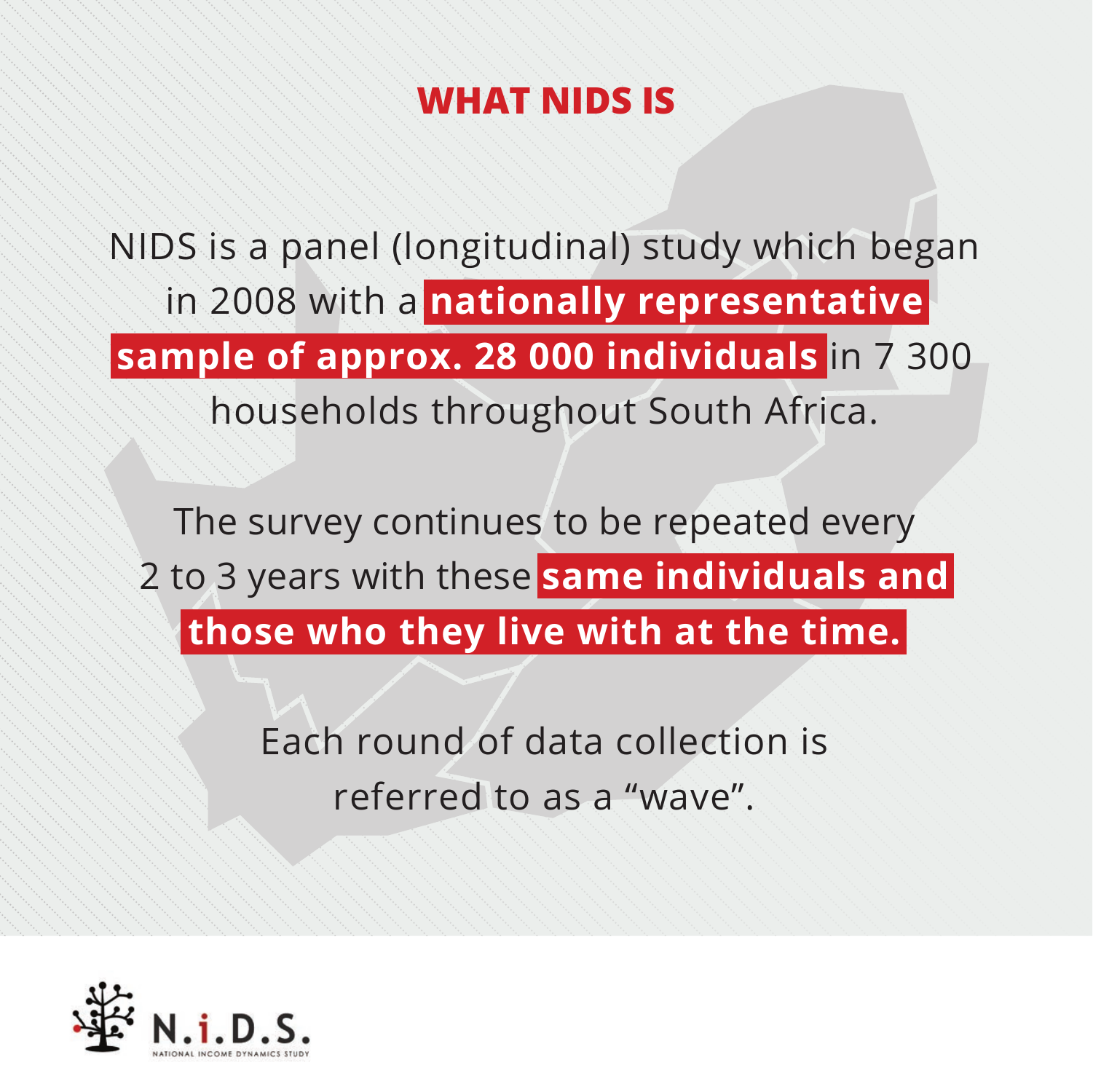## **TYPES OF NIDS DATA AVAILABLE**

#### **NIDS PRODUCES PUBLIC RELEASE DATA AND SECURE DATA:**



**The public release data** is freely available from DataFirst via its Data Portal and is available for download in Stata, SPSS and SAS formats.



**The secure data** contains confidential variables that are not released with the public release data. The secure data is only accessible at DataFirst's Secure Research Data Centre once application has been approved. Secure data is produced in Stata format, but if potential users prefer a different format they can indicate this in their application. The purpose of the secure data is to allow users the opportunity to compare the NIDS data with administrative or other external data sources in an environment where the confidentiality of respondents' information can be maintained.

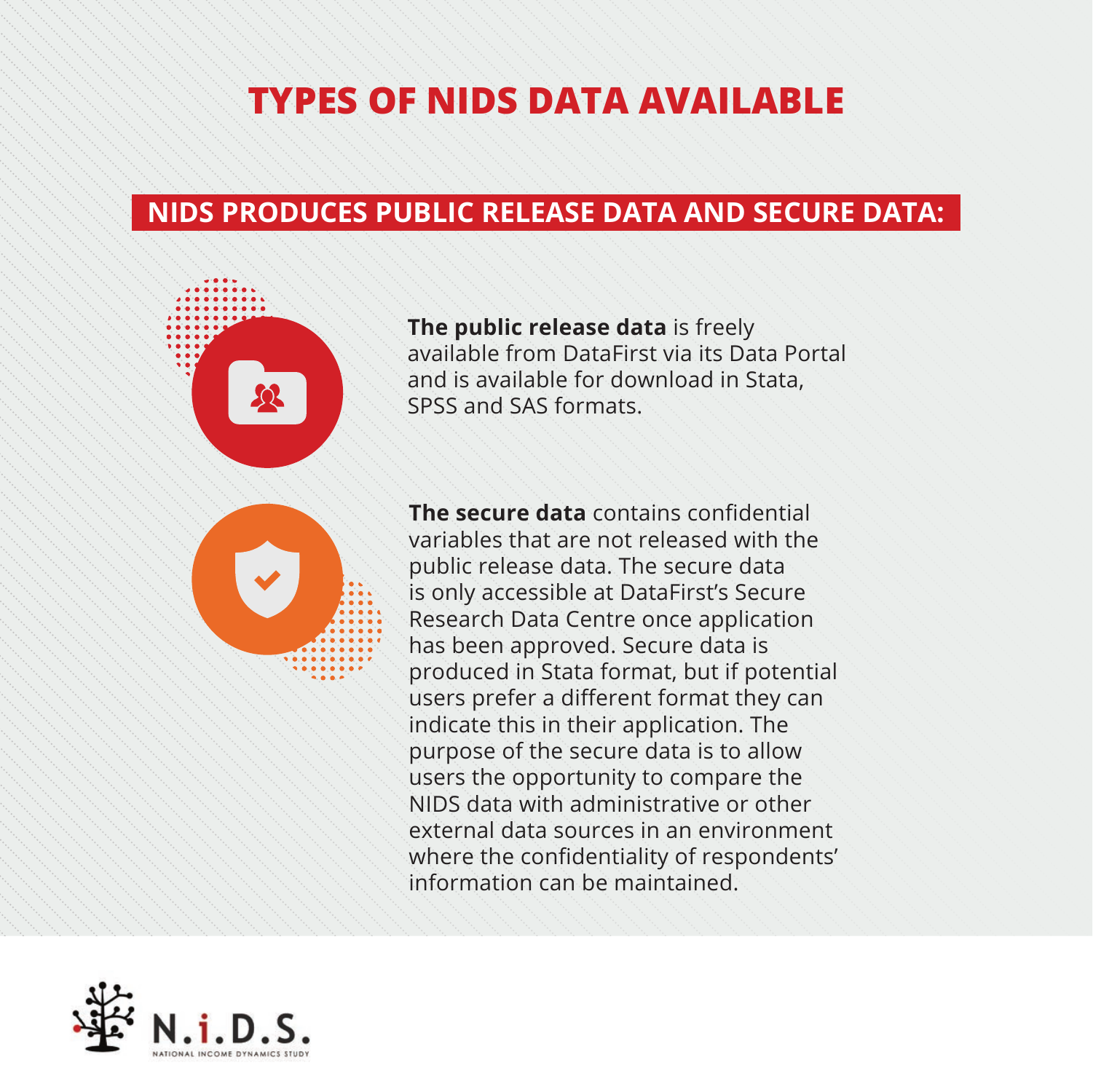The dataset from each wave of NIDS is made up of several data files:



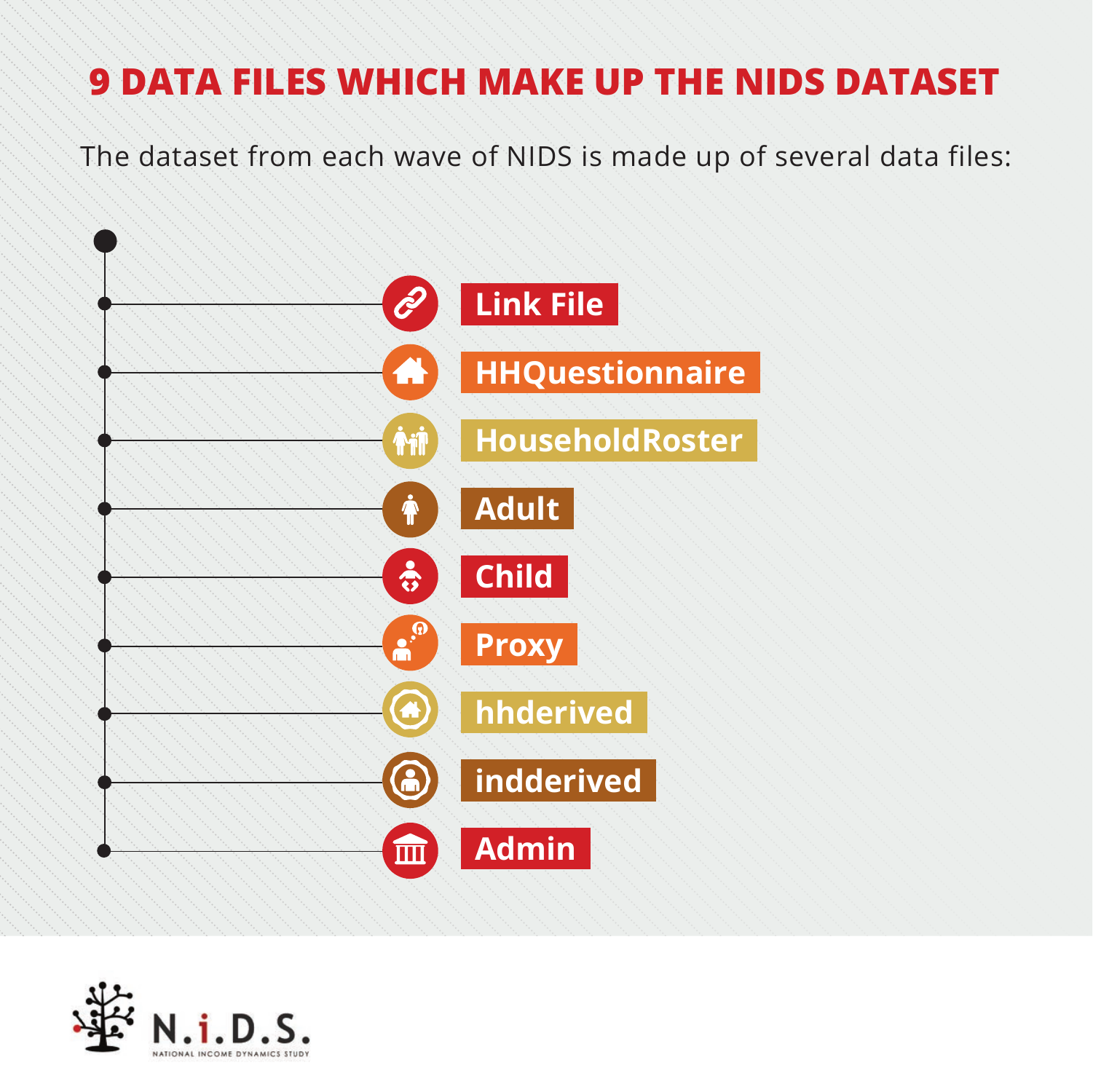

## **Link File**

Includes one record per individual. Lists the individual identifiers and the household identifier for each wave in which that person is resident, together with certain other pertinent individual and household information for each wave.



#### **HHQuestionnaire**

Includes one record per household with data from the household questionnaire, excluding the household roster.



#### **HouseholdRoster**

Includes one record per person for every household of which they are a household member. A person can be a member of more than one household, but can only be a resident of one household.

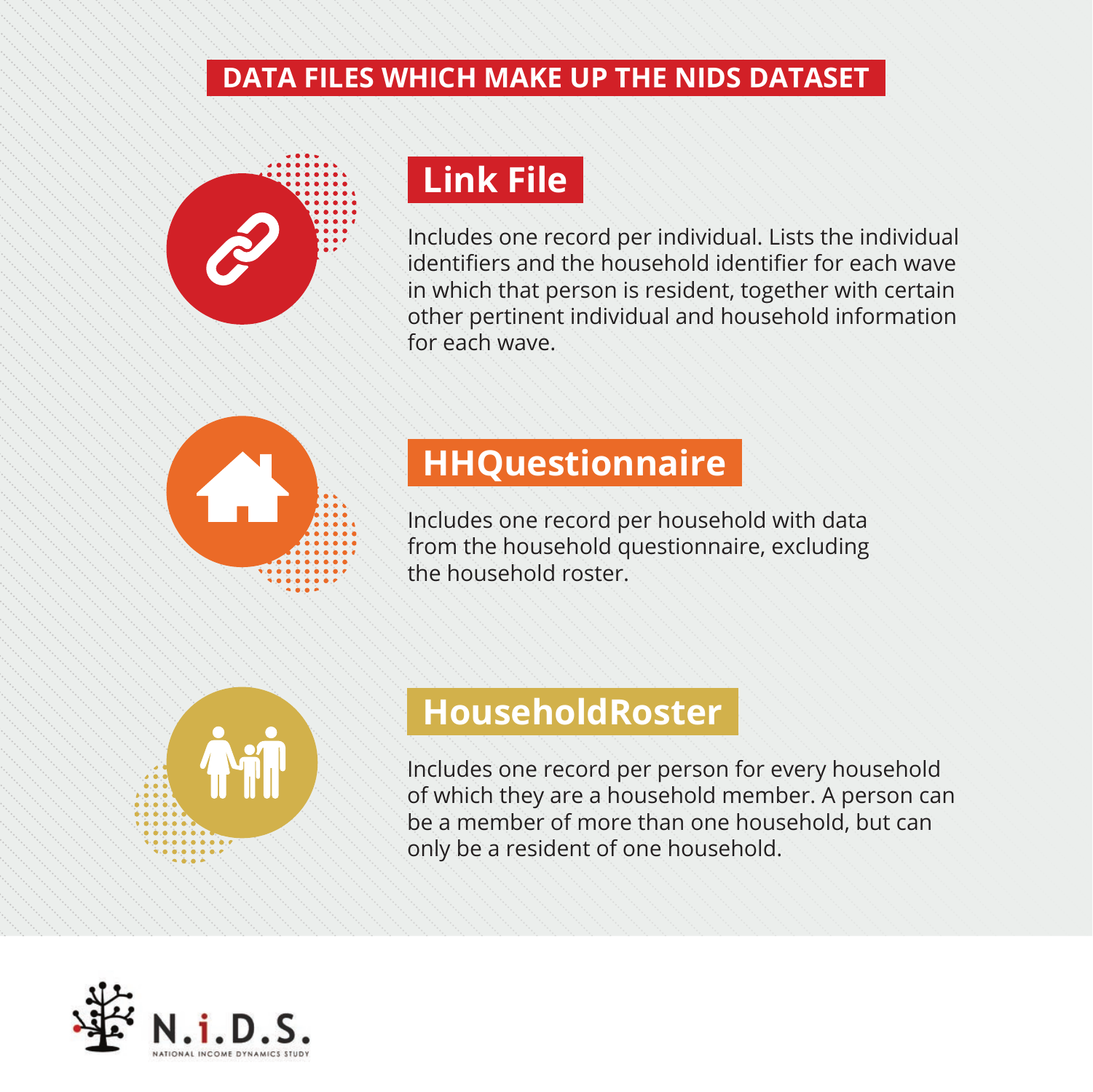

## **Adult**

Includes one record per entry from the Adult questionnaire. A person is defined as an adult if they were 15 years or older on the day of the interview.



## **Child**

Includes one record per entry from the Child questionnaire. A person is defined as a child if they were 0 – 14 years old on the day of the interview.



#### **Proxy**

Includes one record per entry from the Proxy questionnaire. Proxy questionnaires were completed where possible for adults that were unavailable or unable to answer their own Adult questionnaire and for individuals that were out-of-scope at the time of the interview.

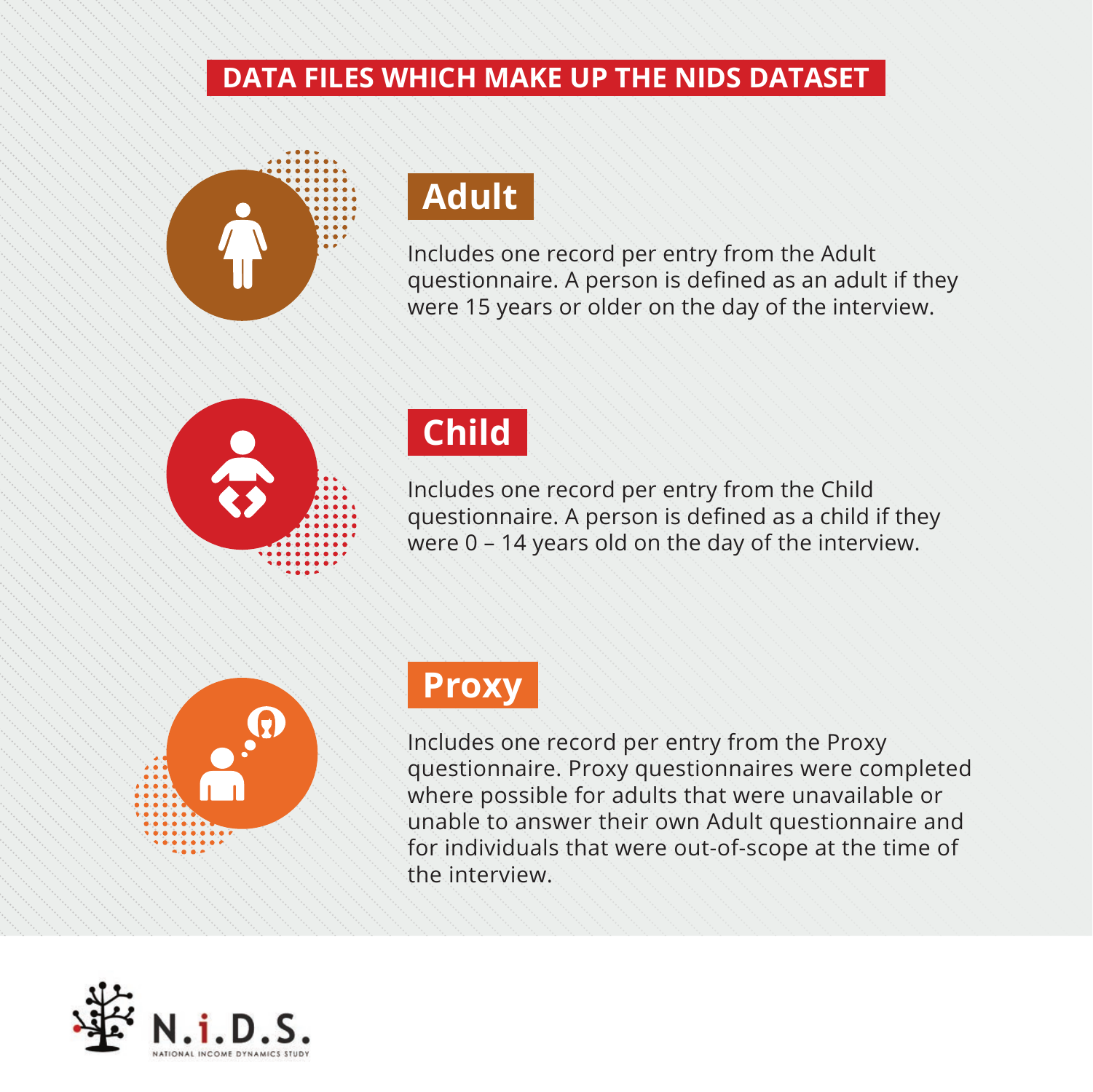

#### **hhderived**

Includes one record per household. Household level derived variables that were not asked directly of the respondent, but which were calculated or imputed from other information.



### **indderived**

Includes one record per resident, non-deceased person. Individual level derived variables that were not asked directly of the respondent, but which were calculated or imputed from other information.



## **Admin**

Includes one record per entry from the Admin data. Only residents will have an entry in this file. A data file produced by NIDS whereby the data collected in field is matched to external administrative data such as the Master schools list published by the Department of Basic Education and the South African Police Services (SAPS) police station data.

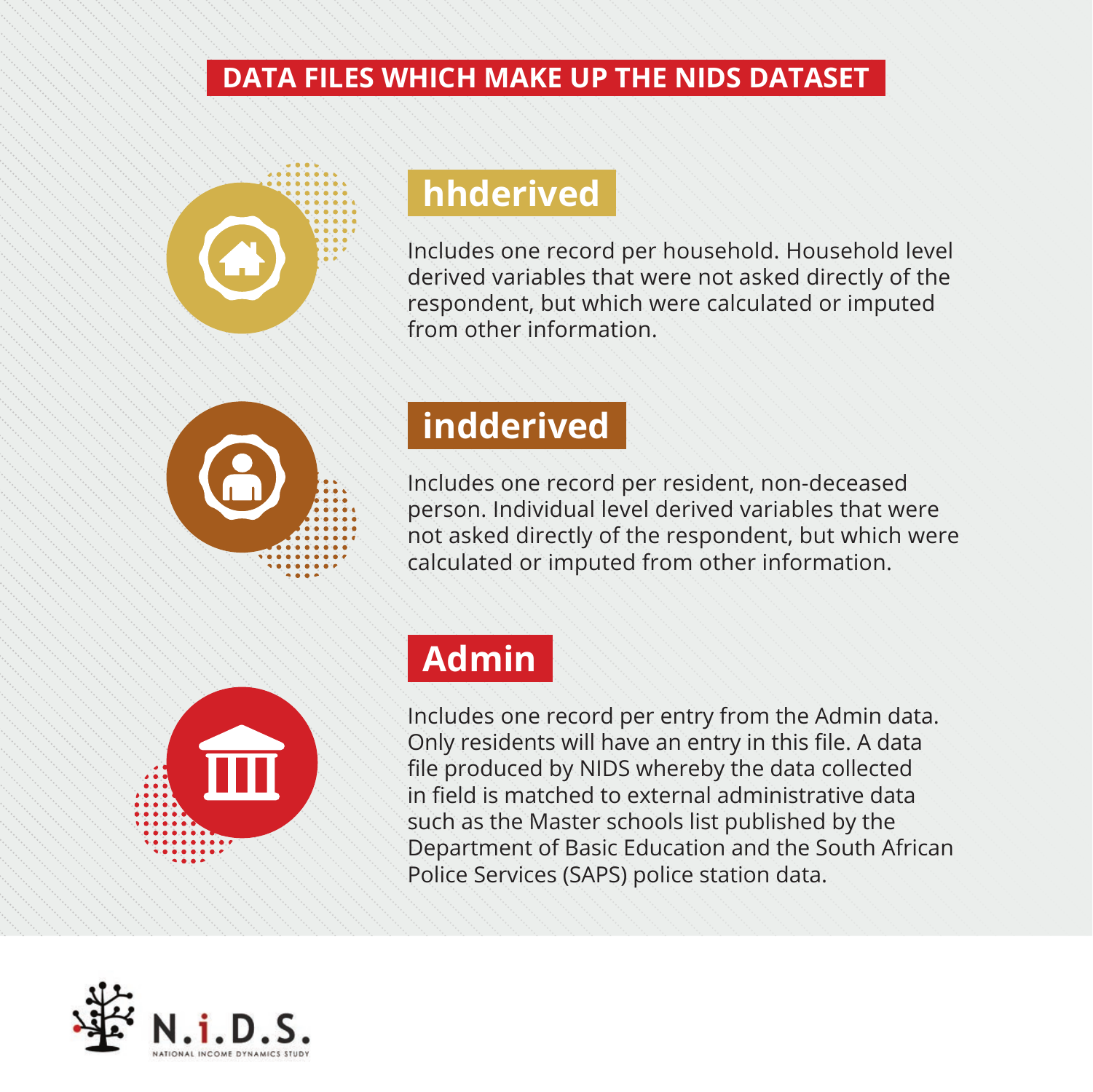

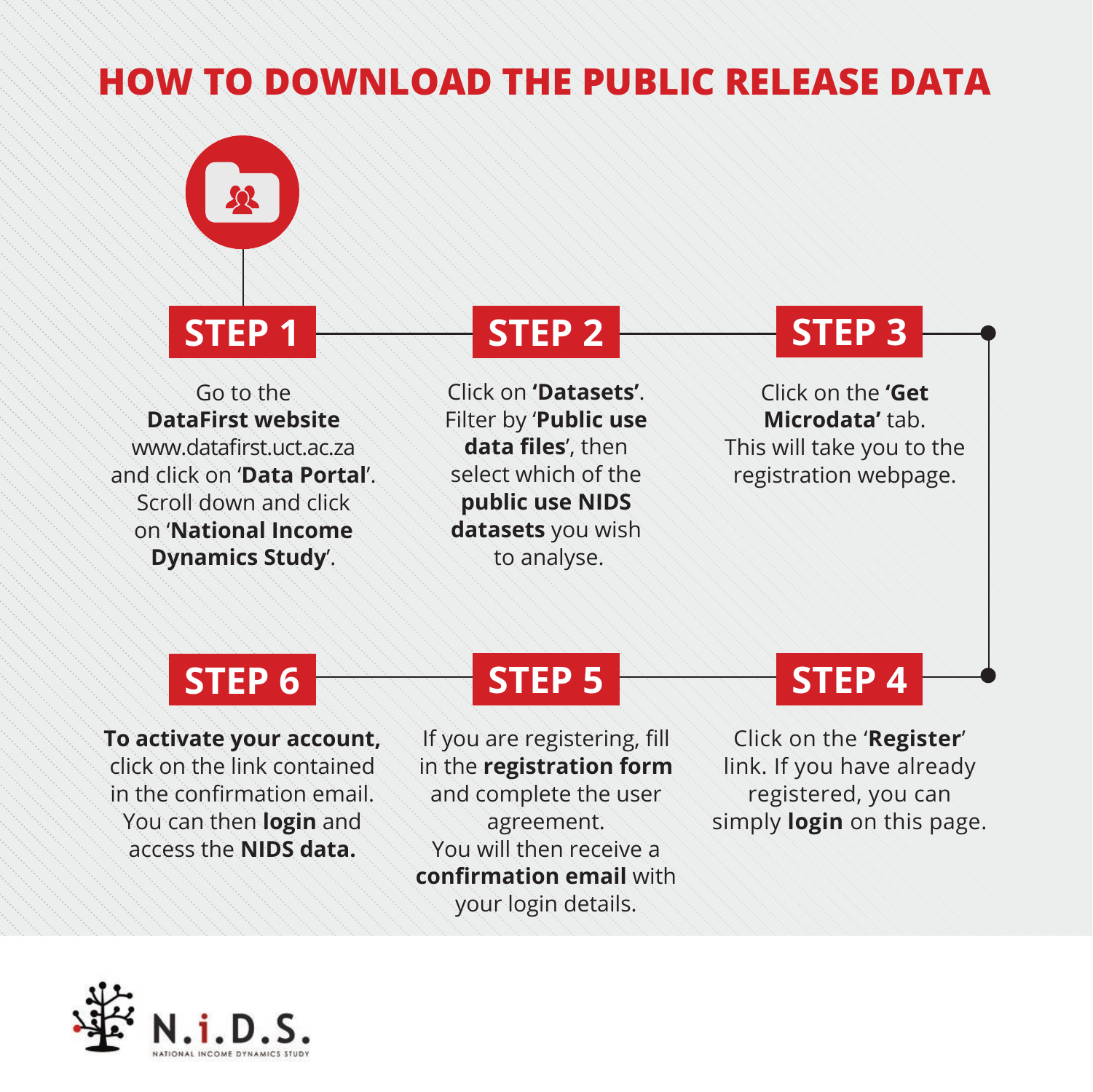



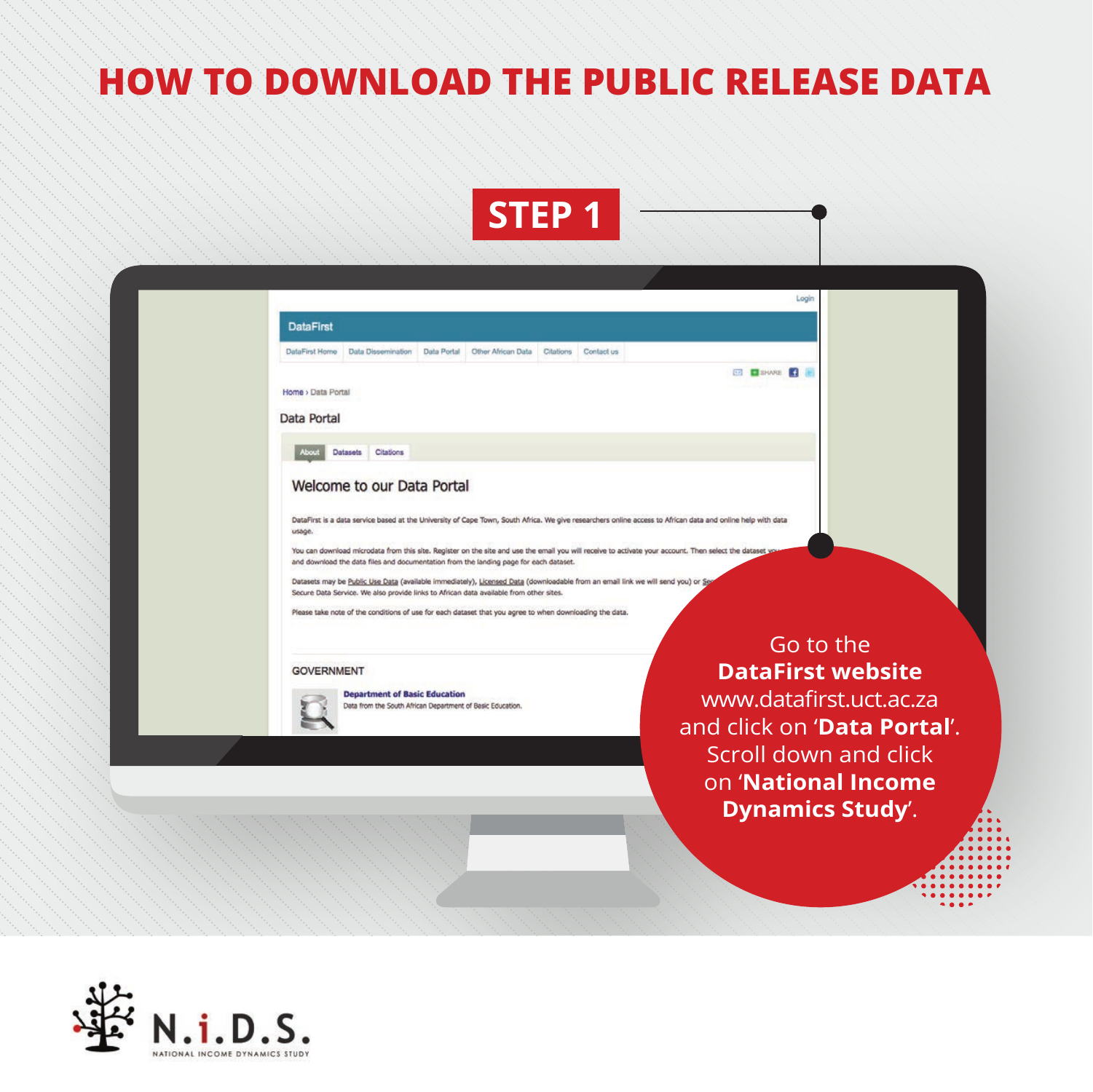



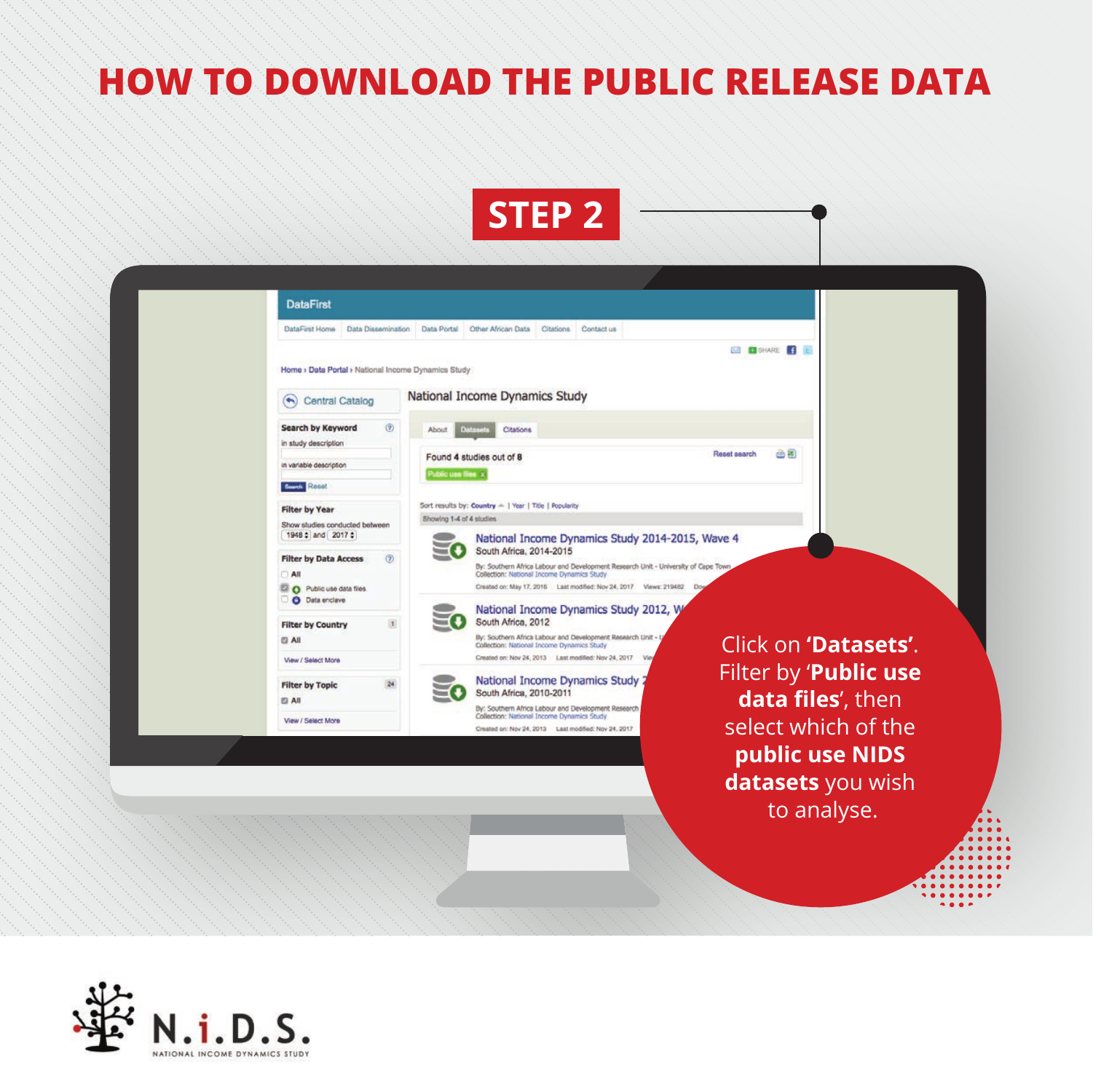

| <b>DataFirst</b> |                                                                                                                                                                                                        |                     |                                                                  |                                                                                             |               |                                      |  |  |
|------------------|--------------------------------------------------------------------------------------------------------------------------------------------------------------------------------------------------------|---------------------|------------------------------------------------------------------|---------------------------------------------------------------------------------------------|---------------|--------------------------------------|--|--|
| DataFirst Home   | Data Dissemination                                                                                                                                                                                     |                     | Data Portal<br>Other African Data                                | Citations<br>Contact us                                                                     |               |                                      |  |  |
|                  |                                                                                                                                                                                                        |                     |                                                                  |                                                                                             |               | <b>EX SHARE</b>                      |  |  |
|                  |                                                                                                                                                                                                        |                     | Home > Data Portal > NIDS > ZAF-SALDRU-NIDS-2008-V6.1            |                                                                                             |               |                                      |  |  |
|                  |                                                                                                                                                                                                        |                     |                                                                  | South Africa - National Income Dynamics Study 2008, Wave 1                                  |               |                                      |  |  |
|                  |                                                                                                                                                                                                        | <b>Keference ID</b> | zaf-saldru-nids-2008-v6.1                                        |                                                                                             | Created on    |                                      |  |  |
|                  | 牽<br>Year                                                                                                                                                                                              |                     | 2008                                                             |                                                                                             | Last modified | Nov 24, 2013<br>Nov 24, 2017         |  |  |
|                  | N.i.D.S.<br><b>Country</b>                                                                                                                                                                             |                     | South Africa                                                     |                                                                                             | Page views    | 228856                               |  |  |
|                  | Producer(s)                                                                                                                                                                                            |                     | Southern Africa Labour and Di                                    | ch Unit - University of Cape Town                                                           | Downloads     | 72411                                |  |  |
|                  | Sponsor(s)<br>Collection(s)                                                                                                                                                                            |                     | Presidency - Government of So<br>National Income Dynamics Study  | ding agency                                                                                 |               |                                      |  |  |
|                  | Metadata                                                                                                                                                                                               |                     | Documentation in PDF                                             |                                                                                             |               |                                      |  |  |
|                  |                                                                                                                                                                                                        |                     |                                                                  |                                                                                             |               |                                      |  |  |
|                  |                                                                                                                                                                                                        |                     |                                                                  |                                                                                             |               |                                      |  |  |
|                  | Documentation                                                                                                                                                                                          | Study Description   | Data Description                                                 | Related Publications<br><b>O</b> Get Microdata                                              |               |                                      |  |  |
|                  |                                                                                                                                                                                                        |                     |                                                                  |                                                                                             |               |                                      |  |  |
|                  | Documentation                                                                                                                                                                                          |                     |                                                                  |                                                                                             |               |                                      |  |  |
|                  |                                                                                                                                                                                                        |                     |                                                                  |                                                                                             |               |                                      |  |  |
| study.           |                                                                                                                                                                                                        |                     |                                                                  | Download the questionnaires, technical documents and reports that describe the survey proce |               |                                      |  |  |
|                  |                                                                                                                                                                                                        |                     |                                                                  |                                                                                             |               |                                      |  |  |
|                  | <b>Questionnaires</b>                                                                                                                                                                                  |                     |                                                                  |                                                                                             |               |                                      |  |  |
|                  |                                                                                                                                                                                                        |                     | National Income Dynamics Study 2008 Wave 1 Adult Questionnaire   |                                                                                             |               |                                      |  |  |
|                  | National Income Dynamics Study 2008 Wave 1 Child Questionnaire<br>National Income Dynamics Study 2008 Wave 1 Household Questionnaire<br>National Income Dynamics Study 2008 Wave 1 Proxy Questionnaire |                     |                                                                  |                                                                                             |               | Click on the<br>'Get Microdata' tab. |  |  |
|                  |                                                                                                                                                                                                        |                     |                                                                  |                                                                                             |               |                                      |  |  |
|                  |                                                                                                                                                                                                        |                     |                                                                  |                                                                                             |               |                                      |  |  |
|                  |                                                                                                                                                                                                        |                     | National Income Dynamics Study 2008 Waye 1 Numeracy Test Level 1 |                                                                                             |               | This will take you to the            |  |  |
|                  |                                                                                                                                                                                                        |                     |                                                                  |                                                                                             |               |                                      |  |  |

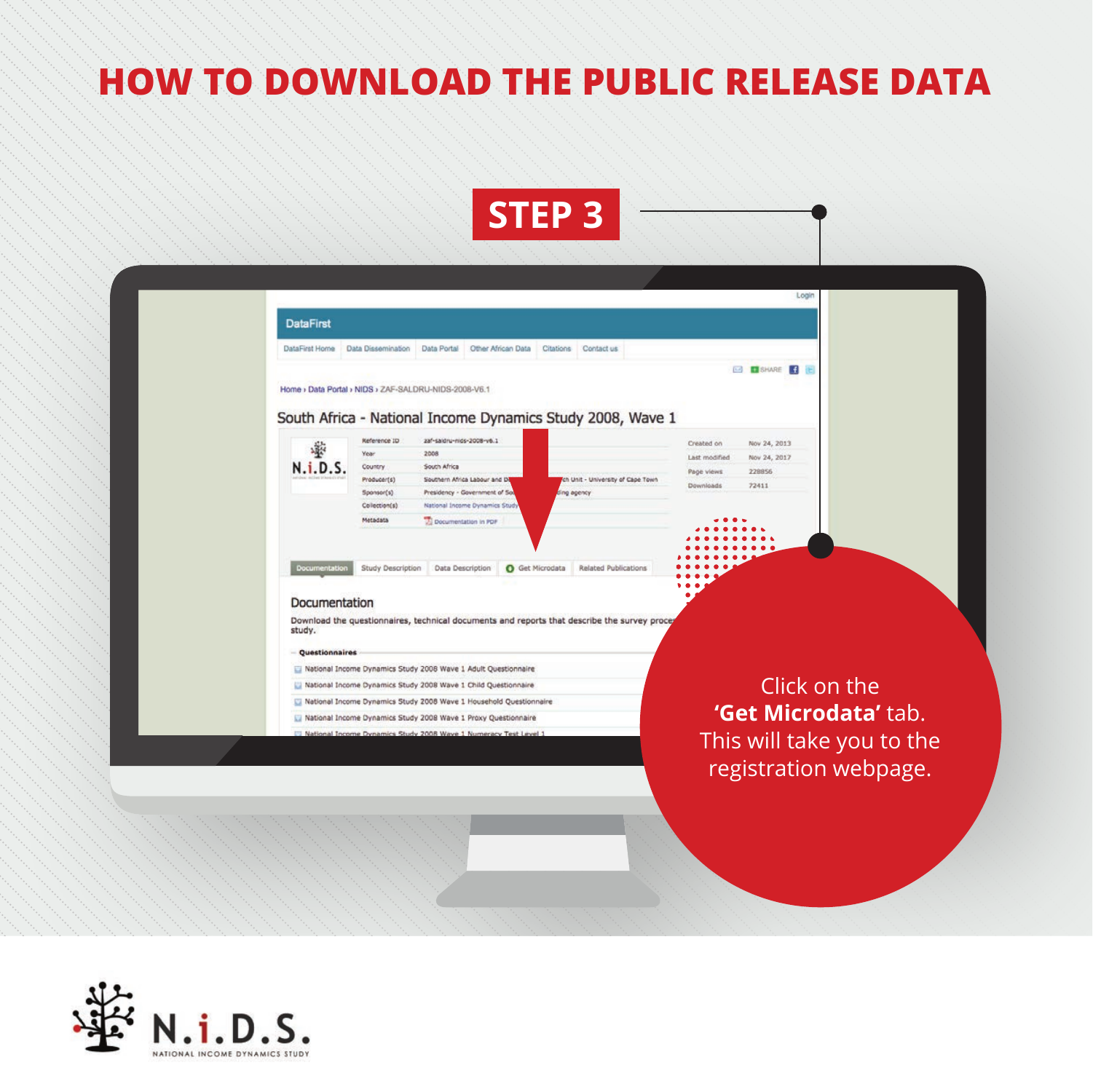

| To access public access files, please login or register<br>to continue.                                                                        |                                       |
|------------------------------------------------------------------------------------------------------------------------------------------------|---------------------------------------|
| Log in                                                                                                                                         |                                       |
| <b>Email Addre</b>                                                                                                                             |                                       |
| Password:                                                                                                                                      |                                       |
| Register Forgot password<br>Login                                                                                                              |                                       |
| Information you provide by registering or login to our portal will be<br>used in compliance with the terms of the University's Privacy Policy. | Click on the                          |
|                                                                                                                                                | 'Register' link. If you               |
|                                                                                                                                                | have already registered,              |
|                                                                                                                                                | you can simply login on<br>this page. |

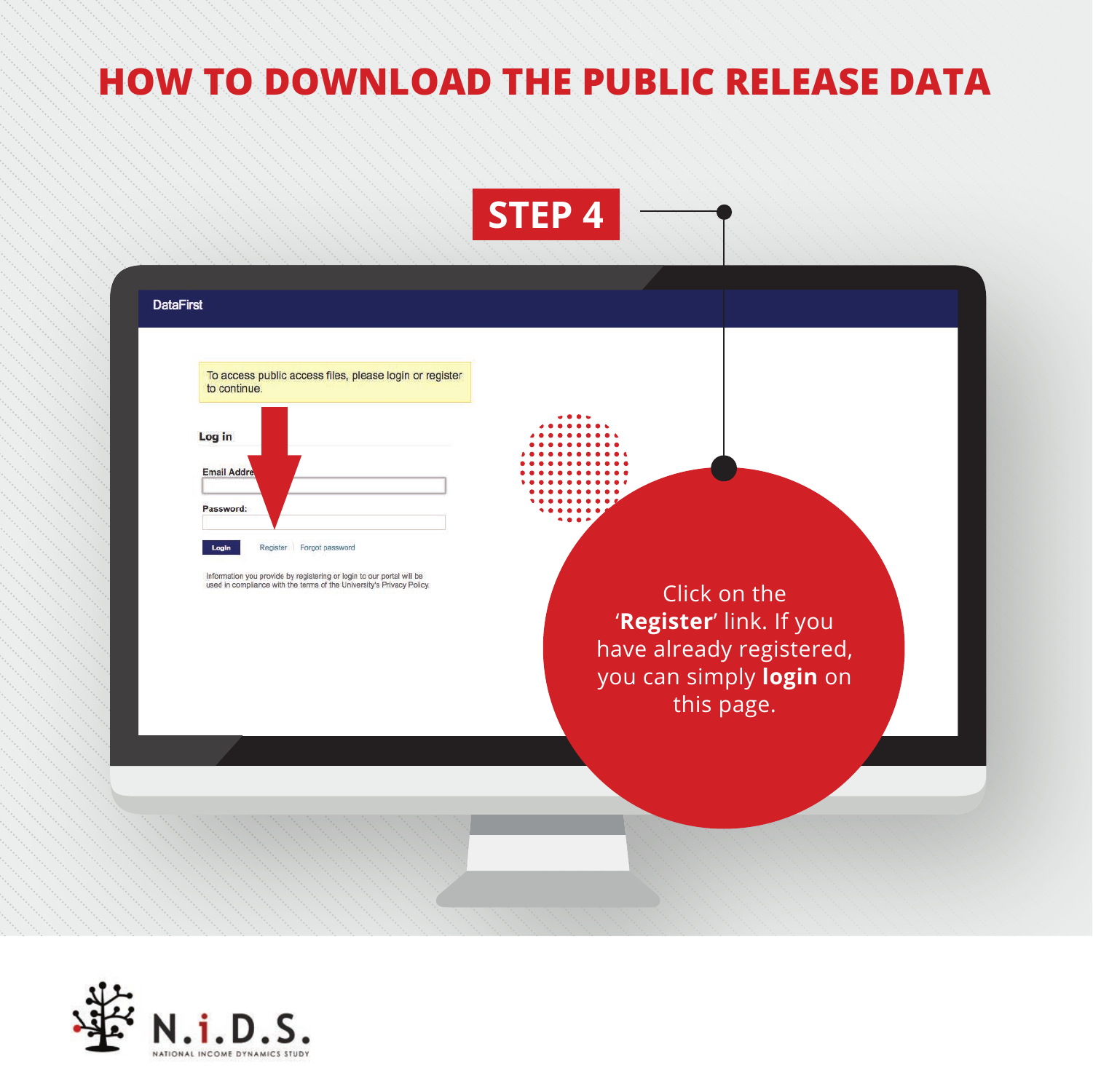

|                                         |                                                                        |  | Logi                                           |  |
|-----------------------------------------|------------------------------------------------------------------------|--|------------------------------------------------|--|
| <b>DataFirst</b>                        |                                                                        |  |                                                |  |
| <b>DataFirst Home</b>                   | Data Dissemination Data Portal Other African Data Citations Contact us |  |                                                |  |
| Home                                    |                                                                        |  | <b>B</b> BRANKE                                |  |
| <b>User Registration</b><br>First Name* |                                                                        |  |                                                |  |
| Last Name*                              |                                                                        |  |                                                |  |
| Email Address*                          |                                                                        |  |                                                |  |
| Country*<br>Password*                   | ٠                                                                      |  |                                                |  |
| Password Confirm'                       |                                                                        |  | If you are registering, fill                   |  |
| Register Cancel                         |                                                                        |  | in the registration form                       |  |
|                                         | Powered by NADA 4.2 and DDI                                            |  | and complete the user                          |  |
|                                         |                                                                        |  | agreement.                                     |  |
|                                         |                                                                        |  | You will then receive a                        |  |
|                                         |                                                                        |  | confirmation email with<br>your login details. |  |
|                                         |                                                                        |  |                                                |  |
|                                         |                                                                        |  |                                                |  |

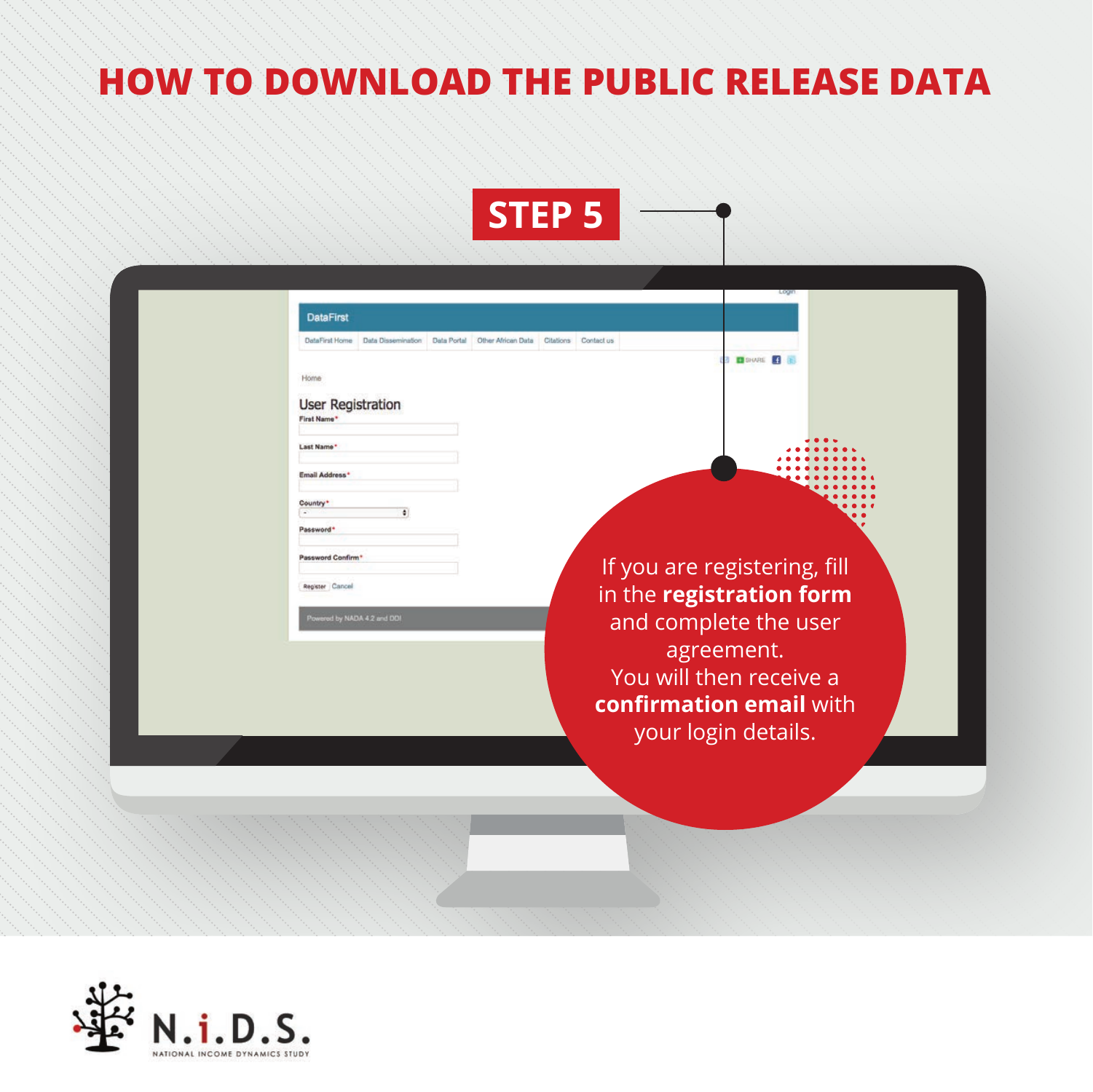

From noreply <info@data1st.org> **Subject DataFirst - Account activation** 

To.

Thank you for registering with the DataFirst website. To complete your registration and activate your user account, please visit the following URL:

https://www.datafirst.uct.ac.za/dataportal/index.php/auth/activate/

You account details are:

Username:

Password: I

DataFirst - https://www.datafirst.uct.ac.za/dataportal/index.php

DO NOT REPLY TO THIS EMAIL

**To activate your account,**  click on the link contained in the confirmation email. You can then **login** and access the **NIDS data.**

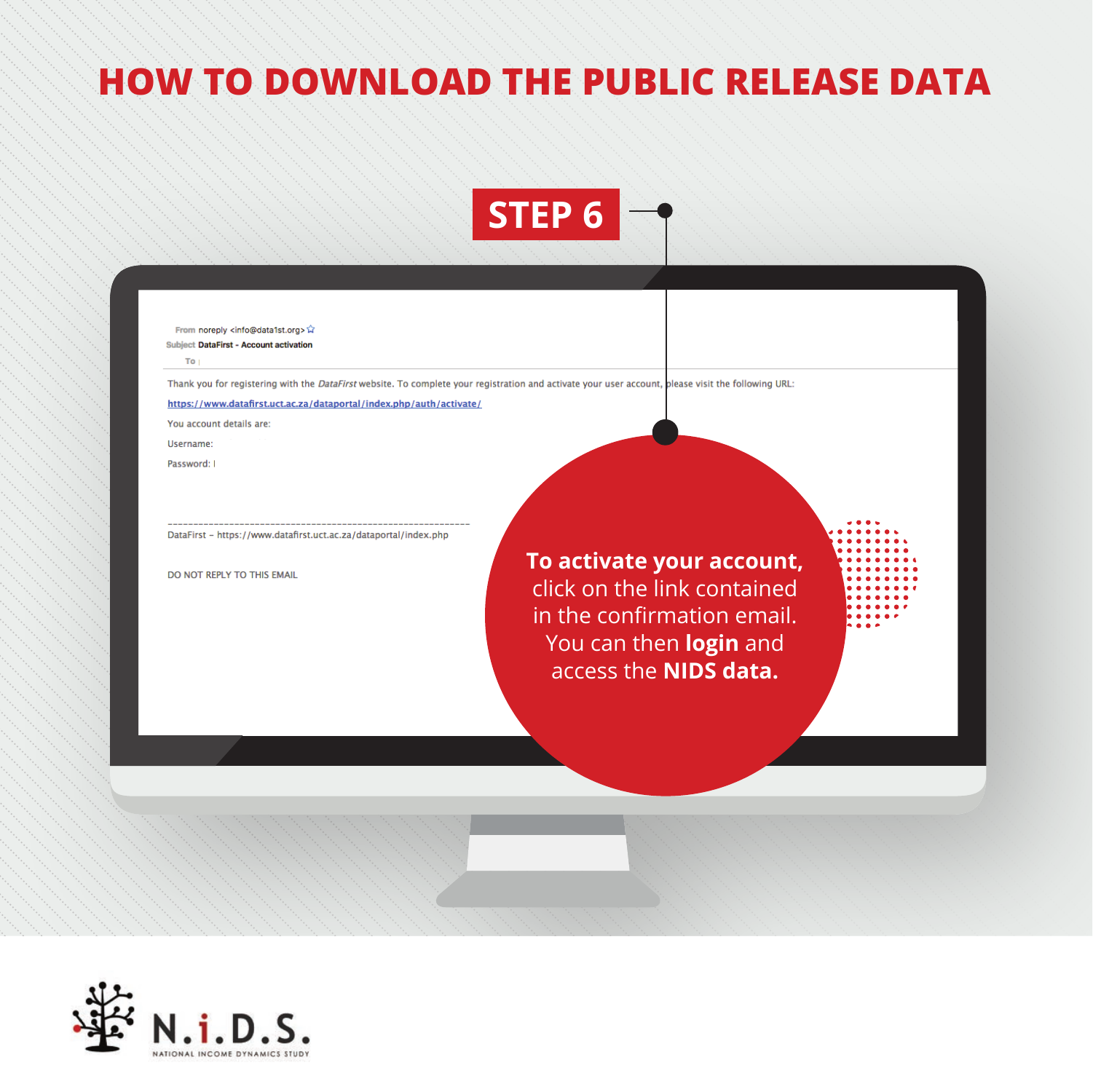### **HOW TO APPLY FOR ACCESS TO NIDS SECURE DATA**

Users wishing to access the **NIDS secure datasets** are requested to complete a **NIDS Accredited Researcher Application**. Once completed, the form must be emailed to support@data1st.org. If you are a **student** your application has to be **counter-signed** by your **supervisor.**

## **STEP 1 STEP 2**

The application will be reviewed by the **NIDS management committee within two weeks of submission** and you will receive feedback on the success of your application.

All output will be screened by **DataFirst** to ensure that confidentiality is not breached either directly or indirectly. Once the screening has been completed your **output will be emailed** to you.

## **STEP 5 STEP 4** STEP 4 STEP 3

Access to the secure data is only available at **DataFirst's Secure Research Data Centre** in the **School of Economics Building, Middle Campus, University of Cape Town, Cape Town, South Africa.** Secure data may not leave the premises.

**If you are successful** you will also be required to **sign a NIDS Secure End-user Agreement.**  Both documents can be downloaded from the **DataFirst website.**

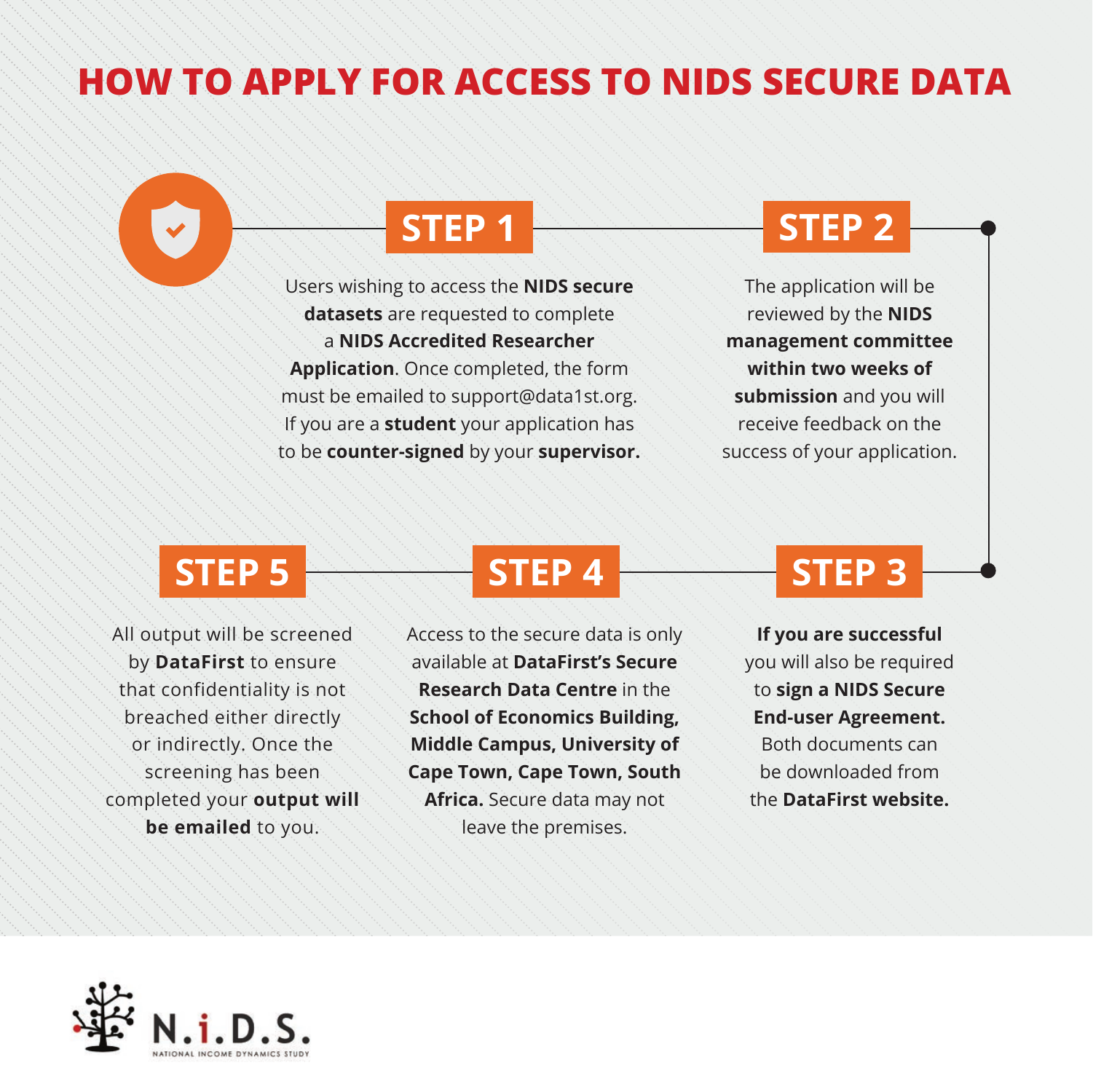## **FAQS FOR ACCESSING THE NIDS SECURE DATA**

#### **Q: ARE THERE DIFFERENT FORMATS OF SECURE DATA THAT CAN BE REQUESTED?**

**A:** This data is available in Stata format. However, if users prefer the data in a different format, they can request this on their NIDS Accredited Researcher Application.

#### **Q: MAY THE SECURE DATA BE USED FOR MORE THAN ONE RESEARCH PROJECT?**

**A:** Yes, provided that the users have explicitly stated this request in their application and have been granted permission.

#### **Q: IS THERE AN ADMINISTRATION FEE ASSOCIATED WITH MY SECURE DATA APPLICATION?**

**A:** No, there is no application fee and no cost to using the NIDS secure data.

#### **Q: ARE THERE ANY OTHER REQUIREMENTS NOW THAT I HAVE ACCESS TO THE SECURE DATA AND MY CONTRACT IS NOW ACTIVE?**

**A:** Users must sign the confidentiality agreement. Any outputs made available must meet the guarantee contained in the confidentiality agreement, namely that no statistics produced should identify an individual in the data.

#### **Q: CAN I KEEP ALL THE DATA FILES THAT WERE CREATED WITH THE SECURE DATA FILES?**

A: Data files may not leave the Secure Research Data Centre. Users are only allowed to take results; this includes tables, outputs from regression analyses, and graphs.